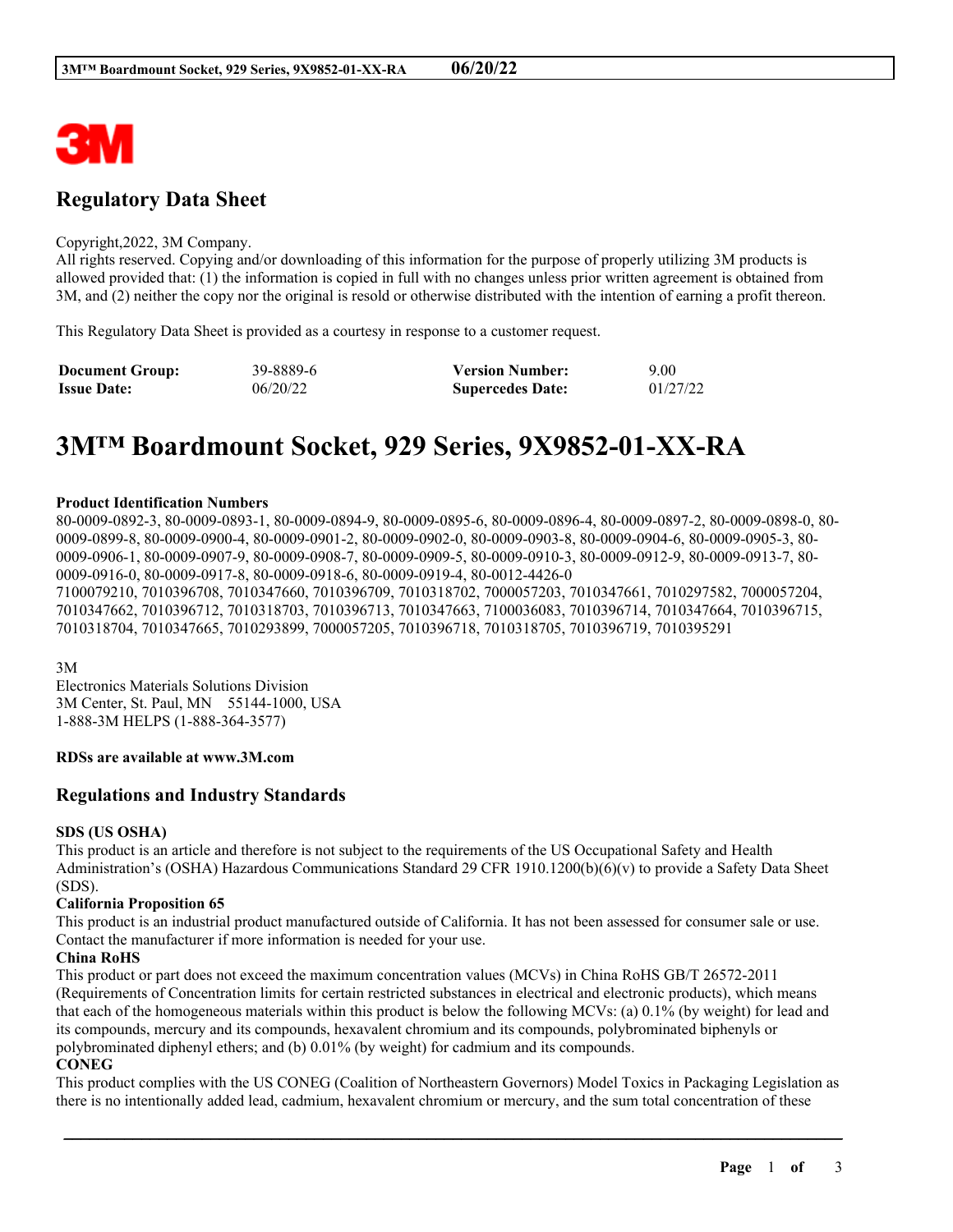substances in the product does not exceed 100 ppm by weight.

# **Conflict Minerals**

On August 22, 2012, the Securities and Exchange Commission (SEC) adopted final rules on conflict minerals reporting, pursuant to Section 1502 of the Dodd-Frank Act which requires manufacturers of products containing "conflict minerals" to disclose to the SEC whether those minerals are sourced from the Democratic Republic of Congo (DRC) or adjoining countries. 3M has been participating in the EICC-GeSI Extractives Workgroup, and are incorporating the EICC-GeSI Conflict Minerals Reporting template in existing systems for use with suppliers of materials that may contain conflict minerals covered by the SEC rules. 3M will provide product-specific information once the required supply chain data has been obtained.

# **CPSIA 2008**

A Certificate of General Conformity per the US Consumer Product Safety Act, 15 U.S.C. § 2063 (a)(1), as revised by section 102 of the 2008 US Consumer Product Safety Improvement Act, is not required for the requested product.

# **EU REACH**

Substances listed in Annex XIV of Regulation No 1907/2006 of the European Parliament and the Council concerning the Registration, Evaluation, Authorization and Restriction of Chemicals (REACH) are not intentionally added to this product. **EU REACH**

Substances listed in Annex XVII of Regulation No 1907/2006 of the European Parliament and the Council concerning the Registration, Evaluation, Authorization and Restriction of Chemicals (REACH) are not intentionally added to this product. **EU REACH**

This product is an article, without intended release of a chemical substance, under the Regulation No 1907/2006 of the European Parliament and the Council concerning the Registration, Evaluation, Authorisation and Restriction of Chemicals (REACH) (refer to REACH, Article 3(3)). It is not a chemical preparation. Therefore, it is not subject to the (pre)-registration or the registration process. It does not require a safety data sheet.

# **EU REACH**

This product, including any article that the product is composed of, does not contain at greater than 0.1% by weight a Substance of Very High Concern (SVHC) substance identified according to Article 59 of REACH. This declaration reflects the substances on the candidate SVHC list, effective June 2022.

# **EU RoHS**

This product does not exceed the maximum concentration values (MCVs) set under EU Directive 2011/65/EU (RoHS recast/RoHS 2), as stated in Annex II to that directive. This means that each of the homogenous materials within this product does not exceed the following MCVs: (a) 0.1% (by weight) for lead, mercury, hexavalent chromium, polybrominated biphenyls or polybrominated diphenyl ethers; and (b) 0.01% (by weight) for cadmium.

# **EU RoHS Phthalates**

This product does not exceed the maximum concentration values (MCVs) for phthalates set under EU Directive 2011/65/EU (RoHS recast/RoHS 2), as amended by EU 2015/863, which applies to finished EEE after July 22, 2019 for Category 1-7, 10- 11 products and after July 22, 2021 for Category 8 and 9 products. This means that each of the homogeneous materials within this product does not exceed the MCV of 0.1% (by weight) for each of the following phthalates: DEHP, BBP, DBP, and DIBP.

# **Sustainability and 3M**

Go to www.3M.com/sustainability to learn about 3M's programs. 3M is a signatory of the United Nations Global Compact (UNGC).

\_\_\_\_\_\_\_\_\_\_\_\_\_\_\_\_\_\_\_\_\_\_\_\_\_\_\_\_\_\_\_\_\_\_\_\_\_\_\_\_\_\_\_\_\_\_\_\_\_\_\_\_\_\_\_\_\_\_\_\_\_\_\_\_\_\_\_\_\_\_\_\_\_\_\_\_\_\_\_\_\_\_\_\_\_\_\_\_\_\_

# **Sustainability and 3M's Code of Conduct**

Go to www.3M.com/businessconduct

# **TSCA Section 6**

This product is not known to contain 2,4,6-Tri-tert-butylphenol (CAS 732-26-3).

# **TSCA Section 6**

This product is not known to contain Decabromodiphenyl Ether (Deca-BDE) (CAS 1163-19-5).

# **TSCA Section 6**

This product is not known to contain Hexachlorobutadiene (HCBD) (CAS 87-68-3).

# **TSCA Section 6**

This product is not known to contain Pentachlorothiophenol (PCTP) (CAS 133-49-3).

# **TSCA Section 6**

This product is not known to contain Phenol, isopropylated phosphate (3:1) (PIP (3:1)) (CAS 68937-41-7).

# **Chemicals and/or Compounds of Interest**